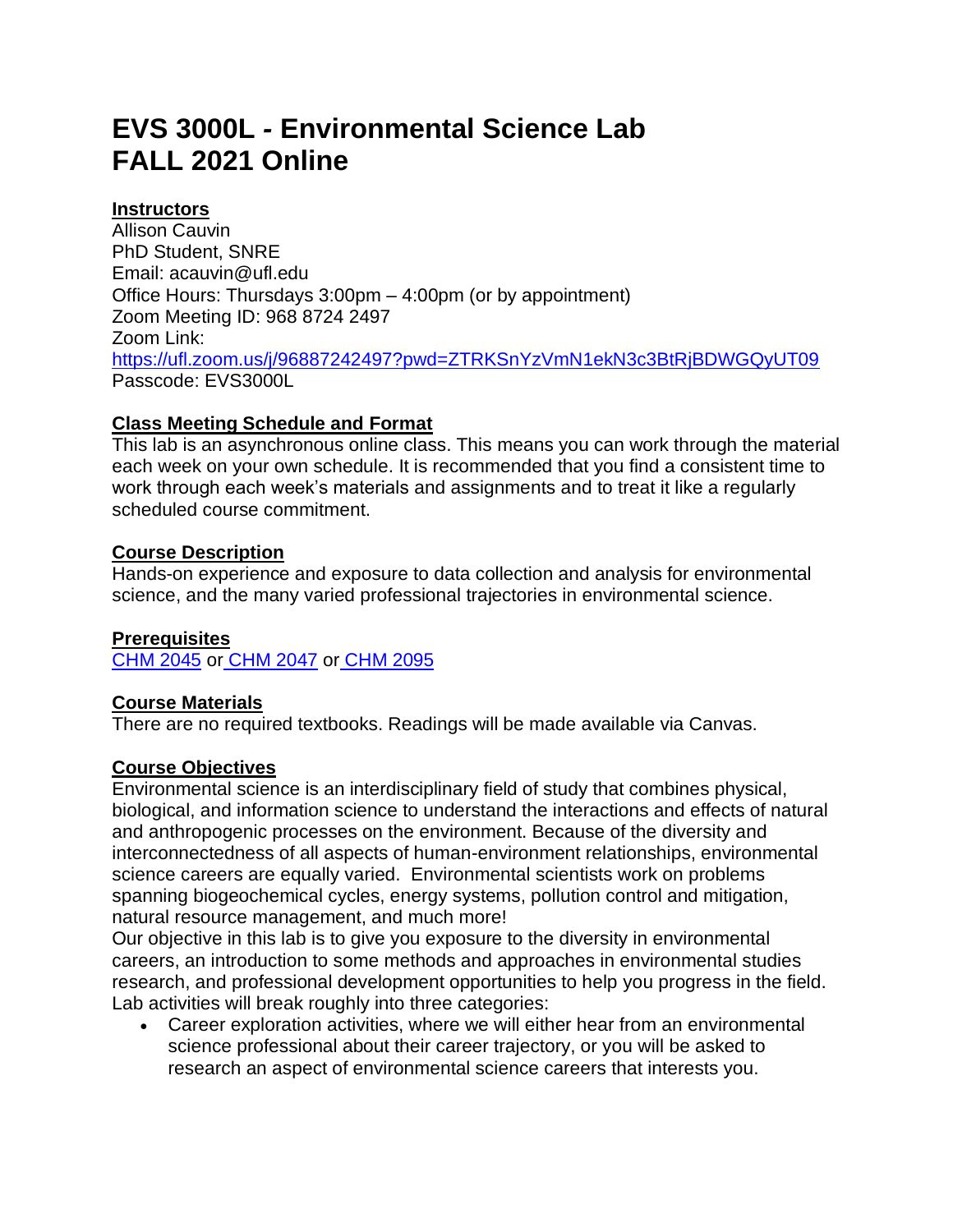- Research approaches exercises, where we will introduce you to common methods for studying environmental problems from different perspectives, including policy, human dimensions, and biology. This will include hands-on sampling projects as well as how to do basic statistical analysis.
- Professional development activities, where we will focus on key practical skills for professional behavior, finding career opportunities that interest you, and preparing compelling application materials.

These activities correspond to the three primary learning outcomes for the course. At the conclusion of this course, students will:

- Have gained a basic understanding of the many possible professional trajectories in Environmental science and be able to research environmental career opportunities and evaluate how they fit with students' current skills and long-term training and career objectives.
- Plan and execute basic research projects to address questions in the natural and social dimensions of environmental science.
- Generate professional communications and application materials for career opportunities.

# **Communication**

All course communication outside of office hours will be done through Canvas and your UF email. You are responsible for checking both regularly to keep up to date. If you have questions or need help outside of class or office hours, I will try to respond to email and chat messages quickly. Please allow at least 24 hours to hear back from me this means you may want to work on your assignments early, so you have time to reach out if you run into any sticking points.

I will be online in Zoom during scheduled office hours. This is a good time to reach out if you have questions or want to dig more into the week's activities. If you are unable to meet during this time, email me and we will find a time that works for all involved.

## **Zoom Policy**

Our sessions may be audio/visually recorded for students in the class to refer back and for enrolled students who are unable to attend live. Students who participate with their camera engaged or utilize a profile image are agreeing to have their video or image recorded. If you are unwilling to consent to have your profile or video image recorded, be sure to keep your camera off and do not use a profile image. Likewise, students who un-mute during a Zoom session and participate orally are agreeing to have their voices recorded. If you are not willing to consent to have your voice recorded during a Zoom session, you will need to keep your mute button activated and communicate exclusively using the "chat" feature, which allows students to type questions and comments live. The chat will not be recorded or shared. As in all courses, unauthorized recording and unauthorized sharing of recorded materials is prohibited.

## **Weekly Schedule (subject to change):**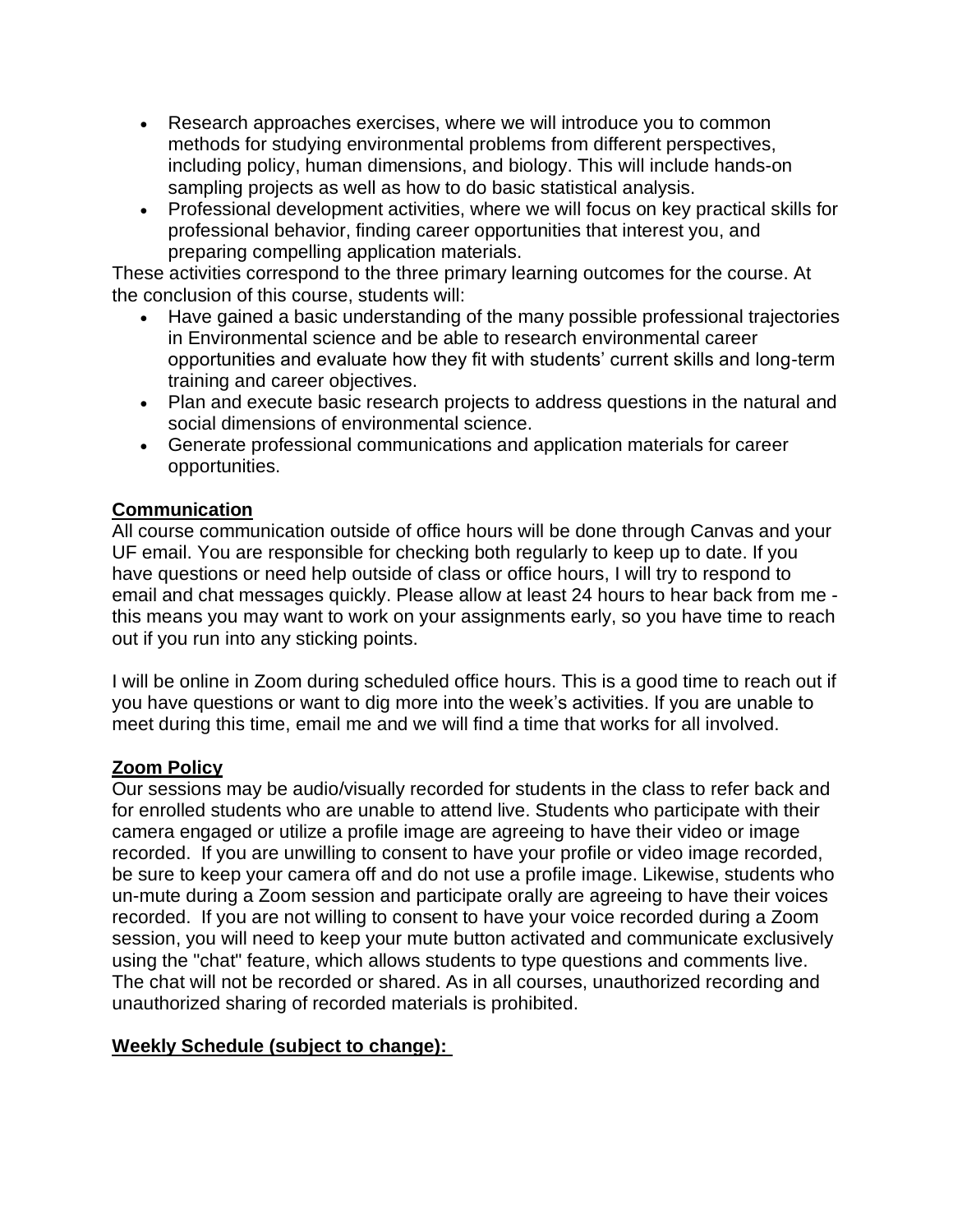| Week<br>Lead                            | Topic                                      |  |  |  |  |  |
|-----------------------------------------|--------------------------------------------|--|--|--|--|--|
| 1 (Aug 23)                              | Welcome/Introductions                      |  |  |  |  |  |
|                                         | <b>Course Overview</b>                     |  |  |  |  |  |
| 2 (Aug 30)                              | <b>Ecological Field Methods Part 1</b>     |  |  |  |  |  |
| 3 (Sep 6)                               | <b>Ecological Field Methods Part 2</b>     |  |  |  |  |  |
| 4 (Sep 13)                              | Data Analysis Part 1                       |  |  |  |  |  |
| 5 (Sept 20)                             | Data Analysis Part 2                       |  |  |  |  |  |
| 6 (Sep 27)                              | Land Management and Conservation           |  |  |  |  |  |
| $7$ (Oct 4)                             | <b>Science Communication</b>               |  |  |  |  |  |
| 8 (Oct 11)                              | <b>Wildlife Health &amp; Disease</b>       |  |  |  |  |  |
| 9 (Oct 18)                              | <b>Environmental Policy/Law</b>            |  |  |  |  |  |
| 10 (Oct 25)                             | <b>Science Communication</b>               |  |  |  |  |  |
| 11 (Nov 1)                              | <b>Environmental Justice</b>               |  |  |  |  |  |
| 12 (Nov 8)                              | Aquatic Ecology, Conservation, & Pollution |  |  |  |  |  |
| 13 (Nov 15)                             | Climate Change & Sustainable Energy        |  |  |  |  |  |
| 14 (Nov 22)<br><b>Thanksgiving Week</b> | <b>Biodiversity Conservation</b>           |  |  |  |  |  |
| 15 (Nov 29)                             | Careers & Resume/CV                        |  |  |  |  |  |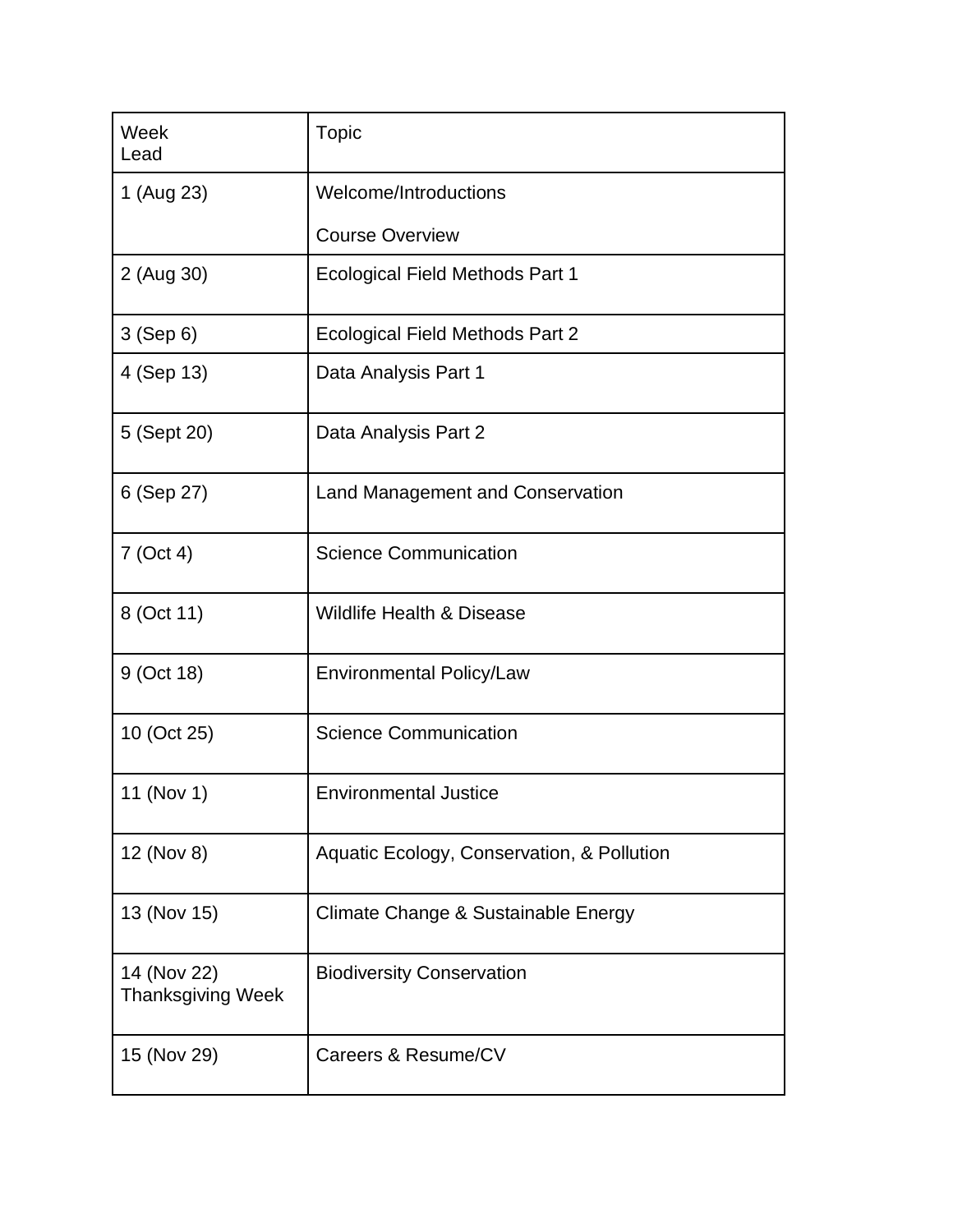| class Dec 8 | 16 (Dec 6) last day of   Equity, Diversity, & Inclusion |
|-------------|---------------------------------------------------------|
|             | Course wrap-up                                          |

#### **Weekly assignments**

Weekly assignments will be due each week on Sunday at 11:59pm EST. It is encouraged that you to work on them early, so you can reach out to me or your classmates if you have questions!

For several assignments, I will ask you to visit a natural area to make natural history observations and collect data about the organisms living there. These exercises have been designed based on the assumption that you will be able to sit in an outdoor area for up to an hour and walk approximately 100m. If this will be difficult or impossible for you, please contact me. I am happy to make adjustments as needed.

**Safety is the first priority** when doing any kind of field work. Please wear appropriate clothes (long pants, closed toed shoes, a mask, and sunscreen), make sure you have water, a cell phone, and anything else you need with you. Please check the forecast and have rain gear when appropriate. Only make your visits to places and at times when you feel safe. Depending on current local conditions regarding COVID-19, it may be necessary to make additional scheduling arrangements to avoid high-traffic times and places. If you have any concerns or questions about field assignments, don't hesitate to get in touch with me.

## **Late Policy**

Everyone will get **one** no-questions-asked, one-week extension on a weekly assignment. To use this, send me a message letting me know that you will not be able to complete the assignment on time. This does **not** apply to the final project.

After that, late assignments will be marked down by 10% and an additional 10% each week they are late. If circumstances change such that you have trouble completing either the final project or multiple weekly assignments on time, I encourage you to get in touch with me.

#### **Course Adjustments**

We are all continuing to work with unprecedented situations in all aspects of life this semester, and we expect we will need to continue to adapt as conditions change. For my part, I will keep you informed as decisions are made about the course. Any changes to the schedule or assignments will be announced via Canvas and updated on the Canvas calendar. If you encounter new circumstances or challenges this semester that affect your ability to do the assignments as designed, please reach out to me and I will try to find a solution that supports your well-being and helps you get the most possible out of this course. The sooner you open a line of communication, the better-positioned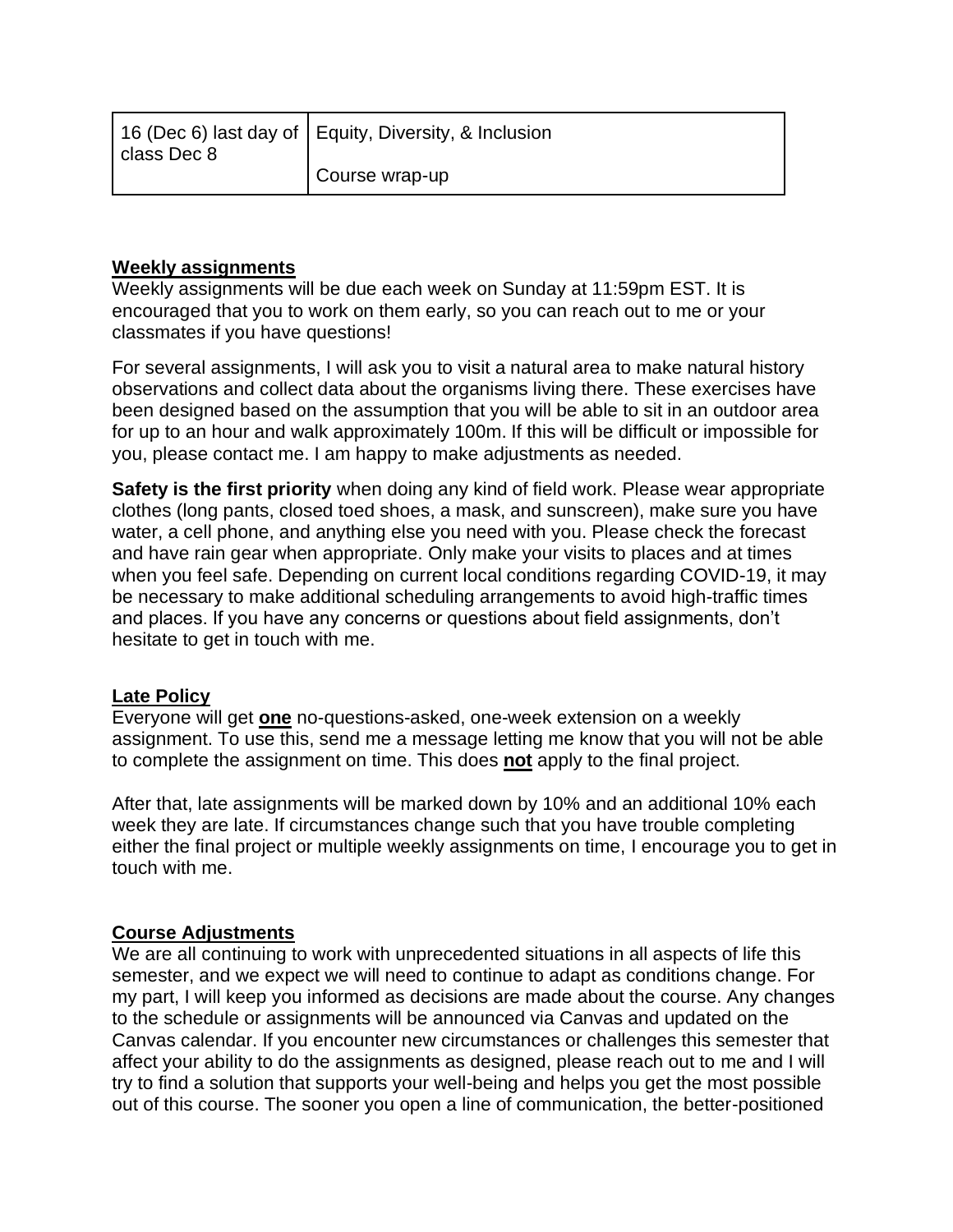we will be to figure something out. I understand that these are unpredictable times and you should not hesitate to get in touch with me at any point.

#### **Final project**

For your final project, you will write up a short report synthesizing the policy, social, and biological dimensions of an environmental situation of interest to you. More details will be provided by mid-term on the Canvas website.

## **Course Grading**

| <b>Total</b>                       | <b>100%</b> |  |  |
|------------------------------------|-------------|--|--|
| Participation<br>& Professionalism | 10%         |  |  |
| <b>Final project</b>               | <b>20%</b>  |  |  |
| <b>Weekly Assignment</b>           | 70%         |  |  |
| Component                          | Percent     |  |  |

#### **Grading Scale**

| $\mathsf{A}$ | 93.0-100%          | - A- | $90.0 - 92.9% \quad B +$ | 87.0-89.9% |
|--------------|--------------------|------|--------------------------|------------|
| B.           | $83.0 - 86.9\%$ B- |      | $80.0 - 82.9%$ C+        | 77.0-79.9% |
| C.           | 73.0-76.9% C-      |      | 70.0-72.9% D+            | 67.0-69.9% |
| D            | $63.0 - 67.9\%$ D- |      | $60.0 - 62.9\%$ F        | $<60.0\%$  |

## **Grades and Grade Points**

For information on current UF policies for assigning grade points, see[:](https://catalog.ufl.edu/ugrad/current/regulations/info/grades.aspx) <https://catalog.ufl.edu/ugrad/current/regulations/info/grades.aspx>

## **Online Course Evaluation Process**

Student assessment of instruction is an important part of efforts to improve teaching and learning. Students are expected to provide professional and respectful feedback on the quality of instruction in this course by completing course evaluations online via GatorEvals. Guidance on how to give feedback in a professional and respectful manner is available at [https://gatorevals.aa.ufl.edu/students/.](https://gatorevals.aa.ufl.edu/students/) Students will be notified when the evaluation period opens, and can complete evaluations through the email they receive from GatorEvals, in their Canvas course menu under GatorEvals, or via [https://ufl.bluera.com/ufl/.](https://urldefense.proofpoint.com/v2/url?u=https-3A__ufl.bluera.com_ufl_&d=DwMFAg&c=sJ6xIWYx-zLMB3EPkvcnVg&r=y2HjEMjRMHJhfdvLrqJZlYczRsfp5e4TfQjHuc5rVHg&m=WXko6OK_Ha6T00ZVAsEaSh99qRXHOgMNFRywCoehRho&s=itVU46DDJjnIg4CW6efJOOLgPjdzsPvCghyfzJoFONs&e=) Summaries of course evaluation results are available to students at [https://gatorevals.aa.ufl.edu/public-results/.](https://gatorevals.aa.ufl.edu/public-results/)

## **Academic Honesty**

As a student at the University of Florida, you have committed yourself to uphold the Honor Code, which includes the following pledge*: "We, the members of the University of*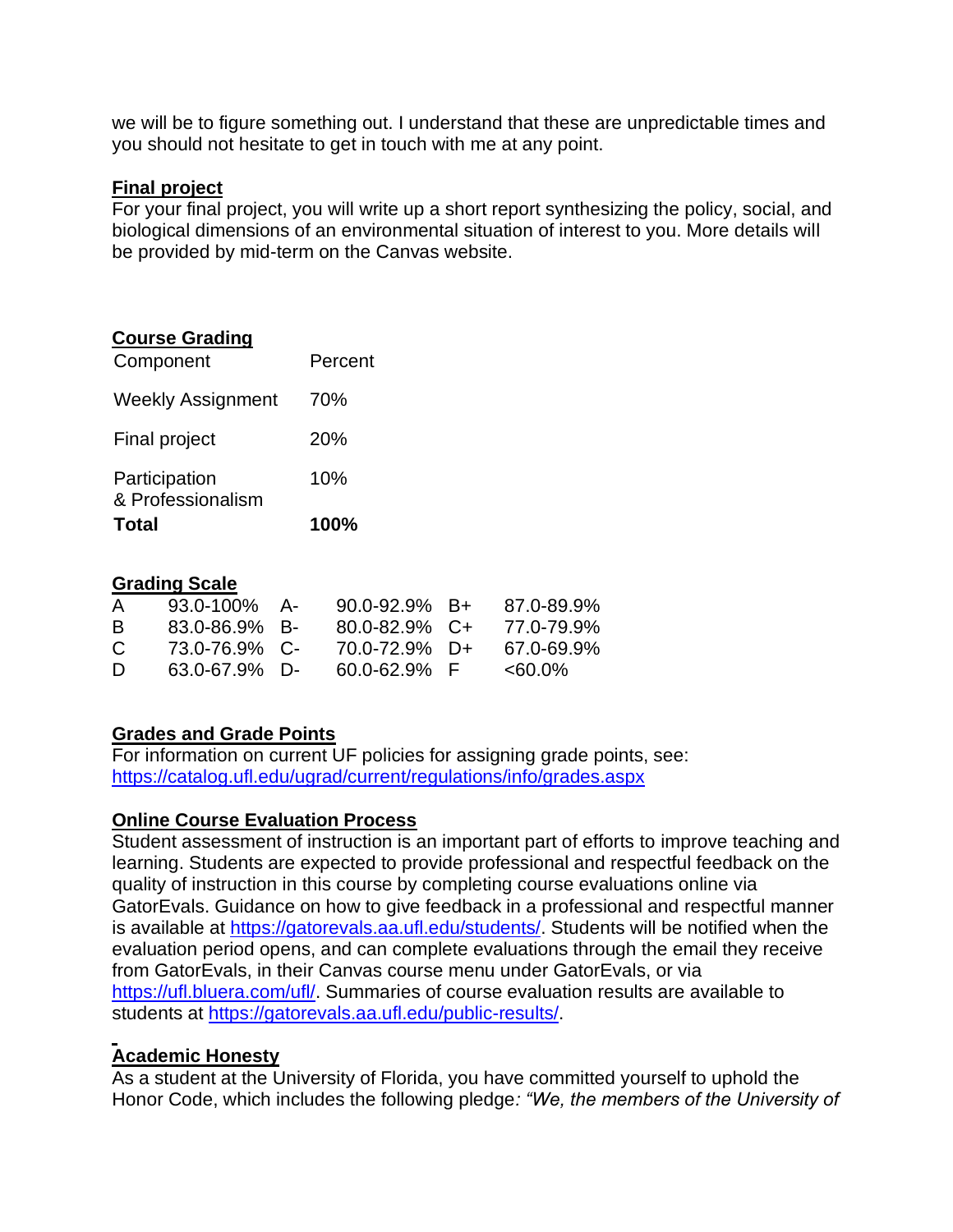*Florida community, pledge to hold ourselves and our peers to the highest standards of honesty and integrity."* You are expected to exhibit behavior consistent with this commitment to the UF academic community, and on all work submitted for credit at the University of Florida, the following pledge is either required or implied: *"On my honor, I have neither given nor received unauthorized aid in doing this assignment."*

It is assumed that you will complete all work independently in each course unless the instructor provides explicit permission for you to collaborate on course tasks (e.g. assignments, papers, quizzes, exams). Furthermore, as part of your obligation to uphold the Honor Code, you should report any condition that facilitates academic misconduct to appropriate personnel. It is your individual responsibility to know and comply with all university policies and procedures regarding academic integrity and the Student Honor Code. Violations of the Honor Code at the University of Florida will not be tolerated. Violations will be reported to the Dean of Students Office for consideration of disciplinary action. For more information regarding the Student Honor Code, please see[:](https://www.dso.ufl.edu/sccr/process/student-conduct-honor-code/) <https://www.dso.ufl.edu/sccr/process/student-conduct-honor-code/>

## **Software Use**

All faculty, staff and students of the university are required and expected to obey the laws and legal agreements governing software use. Failure to do so can lead to monetary damages and/or criminal penalties for the individual violator. Because such violations are also against university policies and rules, disciplinary action will be taken as appropriate.

#### **Campus Helping Resources**

Students experiencing crises or personal problems that interfere with their general wellbeing are encouraged to utilize the university's counseling resources. The Counseling & Wellness Center provides confidential counseling services at no cost for currently enrolled students. Resources are available on campus for students having personal problems or lacking clear career or academic goals, which interfere with their academic performance.

· University Counseling & Wellness Center, 3190 Radio Road, 352-392- 1575, [www.counseling.ufl.edu/cwc/](http://www.counseling.ufl.edu/cwc/) Counseling Services Groups and Workshops Outreach and Consultation Self-Help Library Training Programs

- · U Matter We Care, **[www.umatter.ufl.edu/](http://www.umatter.ufl.edu/)**
- · Career Resource Center, First Floor JWRU, 392-1601, [www.crc.ufl.edu/](http://www.crc.ufl.edu/)

## **Services for Students with Disabilities**

The Disability Resource Center coordinates the needed accommodations of students with disabilities. This includes registering disabilities, recommending academic